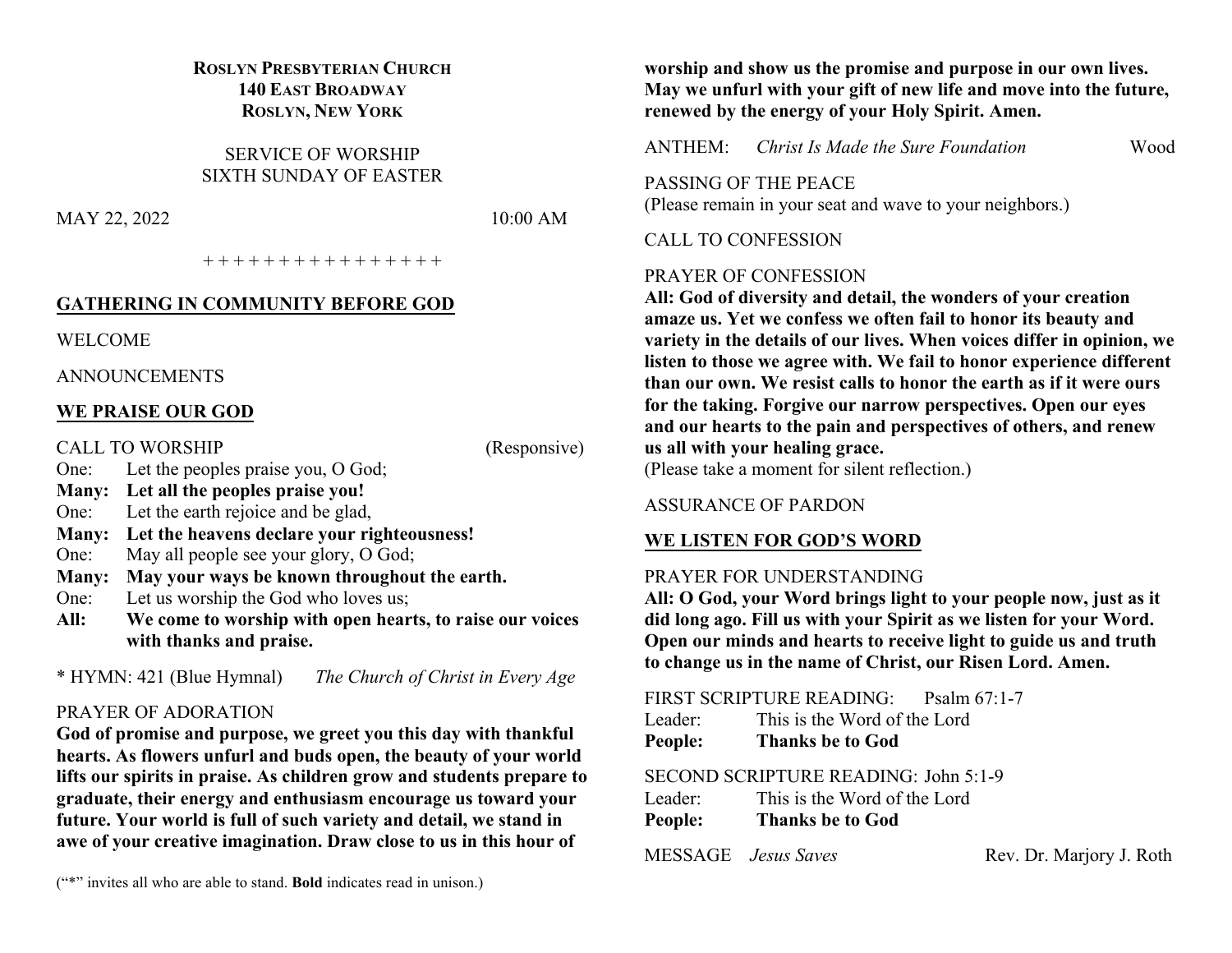\* HYMN: 403 (Red Hymnal) *Christ Is Made the Sure Foundation*

## **WE RESPOND IN WORD AND DEED**

# SHARING OF JOYS AND CONCERNS FOR PRAYER

PRAYERS OF THANKSGIVING AND INTERCESSION (Response to *God of mercy*: **Hear our cry.)**

#### OUR LORD'S PRAYER

\* HYMN: 379 (Blue Hymnal) *My Hope is Built on Nothing Less*

CALL TO OFFERTORY (We are not passing the offertory plate; please leave your donation in the offering plate as you leave.)

#### \* PRAYER OF DEDICATION

**Generous Creator, we lift up to you today the gifts freely given and the givers; bless each gift and each giver. Use each one to witness to your purposes through our congregation and throughout the world for your glory, Amen.**

#### \* DOXOLOGY

*Praise God, from whom all blessings flow; Praise him, all creatures here below; Praise him above, ye heavenly host; Praise Father, Son, and Holy Ghost. Amen.*

#### CHARGE AND BLESSING

DISMISSAL *Go Now in Peace*

#### POSTLUDE

## **THE WORSHIP IS OVER, LET THE SERVICE BEGIN**

Rev. Dr. Marjory J. Roth Pastor Dr. Natalie Naylor Clerk of Session Robert Gilmore Treasurer

Dr. Gary de Sesa Director, Ministry of Music

Kita de Sesa is our Soprano soloist.

The Flowers today are given to the glory of God and in memory of loved ones by the Barbara Wackenhut Foundation.

Refreshments Host today is Cathy Shimmel.

#### **ANNOUNCEMENTS**

#### **Important Dates**

| Tues, May 24 | 3 PM Session Meeting                  |  |
|--------------|---------------------------------------|--|
| Wed, May 25  | 10 AM Bible Study In Person at Church |  |

#### **PLEASE PRAY FOR**

Emma Steck Dawn and John de Sesa Eddie Balsamo Rev. Stark Jones The Mastrangelo Family **Emily & Dwight Dyer** Cathy and Jason Nelson Rhonda Liss The Stallone Family Sam Rizzo Merrick Randall **Anita Catalanello** Anita Catalanello Casey DeSantis Jeff Lovering Melanie Bailey & Martufi Family Edith Van Raalte Richard and Lynn Cardozo Marie Idone

Families of victims in Ukraine and all the Ukrainian refugees

All who are struggling due to the Coronavirus outbreak And those who are on the front lines helping

#### **First Reading**



#### **Psalm 67:1-7 New Revised Standard Version (NRSV)**

May God be gracious to us and bless us and make his face shine on  $us-<sup>2</sup>$  so that your ways may be known on earth, your salvation among all nations. <sup>3</sup> May the peoples praise you, God; may all the peoples praise you. <sup>4</sup> May the nations be glad and sing for joy, for you rule the peoples with equity and guide the nations of the earth. <sup>5</sup> May the peoples praise you, God; may all the peoples praise you. <sup>6</sup> The land yields its harvest; God, our God, blesses us. <sup>7</sup> May God bless us still, so that all the ends of the earth will fear him.